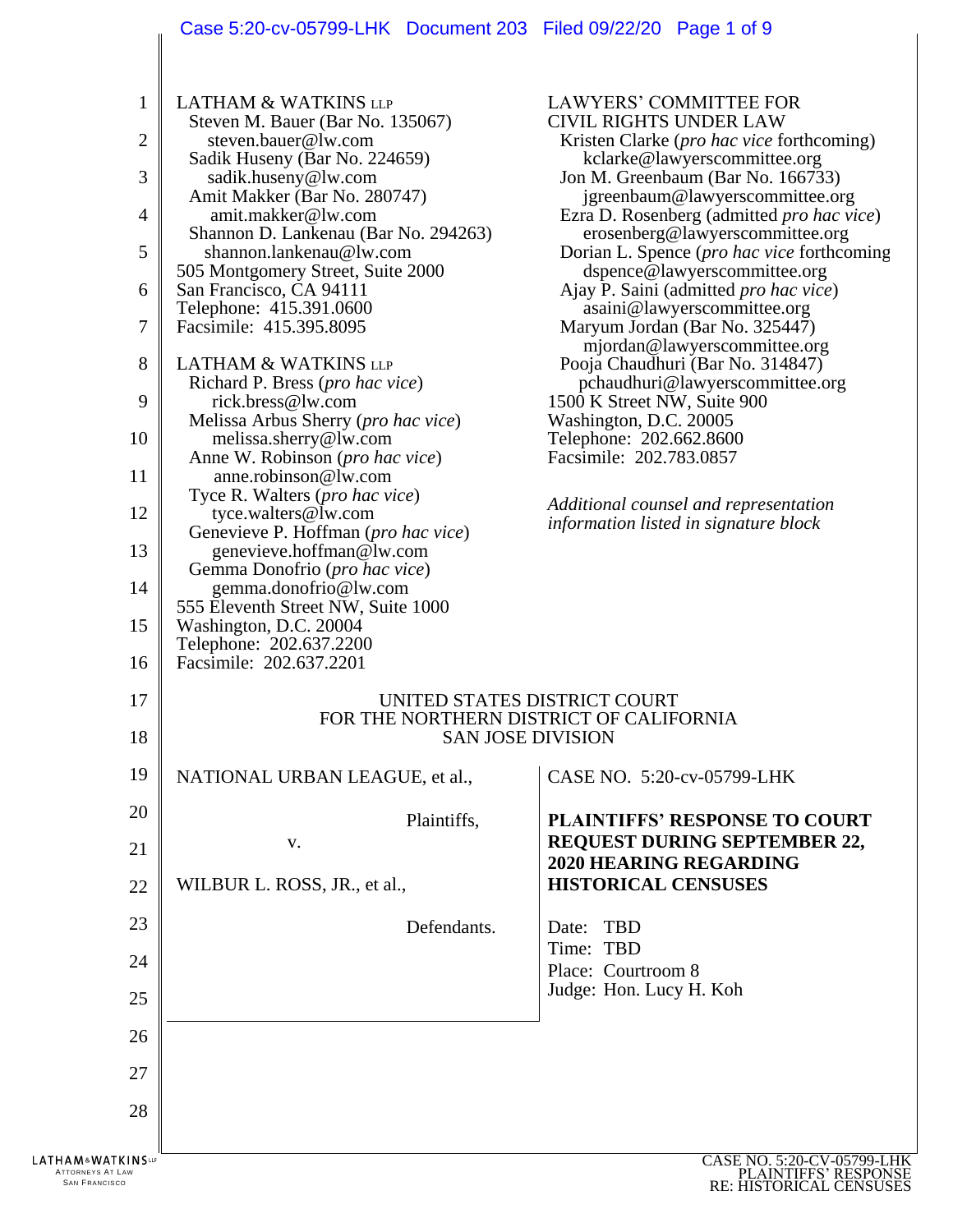1  $\mathcal{D}_{\mathcal{L}}$ 3 4 5 6 7 Pursuant to the Court's direction, Plaintiffs respectfully submit further details regarding the historical censuses for which statutory deadlines were missed. Specifically, in four separate 19<sup>th</sup> century censuses, the officials in charge—"assistants" charged with transmitting the count to "marshals" or "secretaries," who in turn transmitted returns to the Secretary of State—failed to complete or transmit the count by statutory deadlines. In each of those instances, after one or more deadlines had passed without the enumeration having been completed, Congress ultimately extended *ex post* the applicable deadlines.

8

## **1. 1810 Census**

9 10 11 12 13 By statute, assistants conducting the 1810 enumeration were required to transmit returns to marshals and secretaries by January 1, 1811. *See* Act of Apr. 12, 1810, ch. 23, § 1, 2 Stat. 570, 570 (1810) (Exhibit A). And the marshals and secretaries, in turn, were required to transmit returns to the Secretary of State by March 1, 1811. *See* Act of Mar. 26, 1810, ch. 17, § 3, 2 Stat. 564, 566 (1810) (Exhibit B).

14 15 16 17 18 19 The transmissions did not occur by the respective deadlines. Only on March 2, 1811 months after the first deadline had passed—did Congress act to extend each deadline, granting until June 3, 1811, for the assistants to transmit returns to marshals and secretaries, and granting until July 1, 1811, for marshals and secretaries to transmit returns to the Secretary of State. *See*  Act of Mar. 2, 1811, ch. 34, 2 Stat. 658 (1811) (Exhibit C). This amounted to a four month extension for the ultimate transmission of returns to the Secretary of State.

20

## **2. 1820 Census**

21 22 23 24 25 26 27 By statute, assistants conducting the 1820 enumeration were required to transmit returns to marshals by February 7, 1821, and marshals were required to transmit returns to the Secretary of State by April 1, 1821. *See* Act of Mar. 14, 1820, ch. 24, §§ 1, 3, 3 Stat. 548, 549-50 (1820) (Exhibit D). On March 3, 1821—after the first of those deadlines had been missed—Congress pushed back both deadlines to the exact same date, September 1, 1821. *See* Act of Mar. 3, 1821, ch. 49, 3 Stat. 643, 643 (1821) (Exhibit E). This amounted to a five month extension for the ultimate transmission of returns to the Secretary of State.

28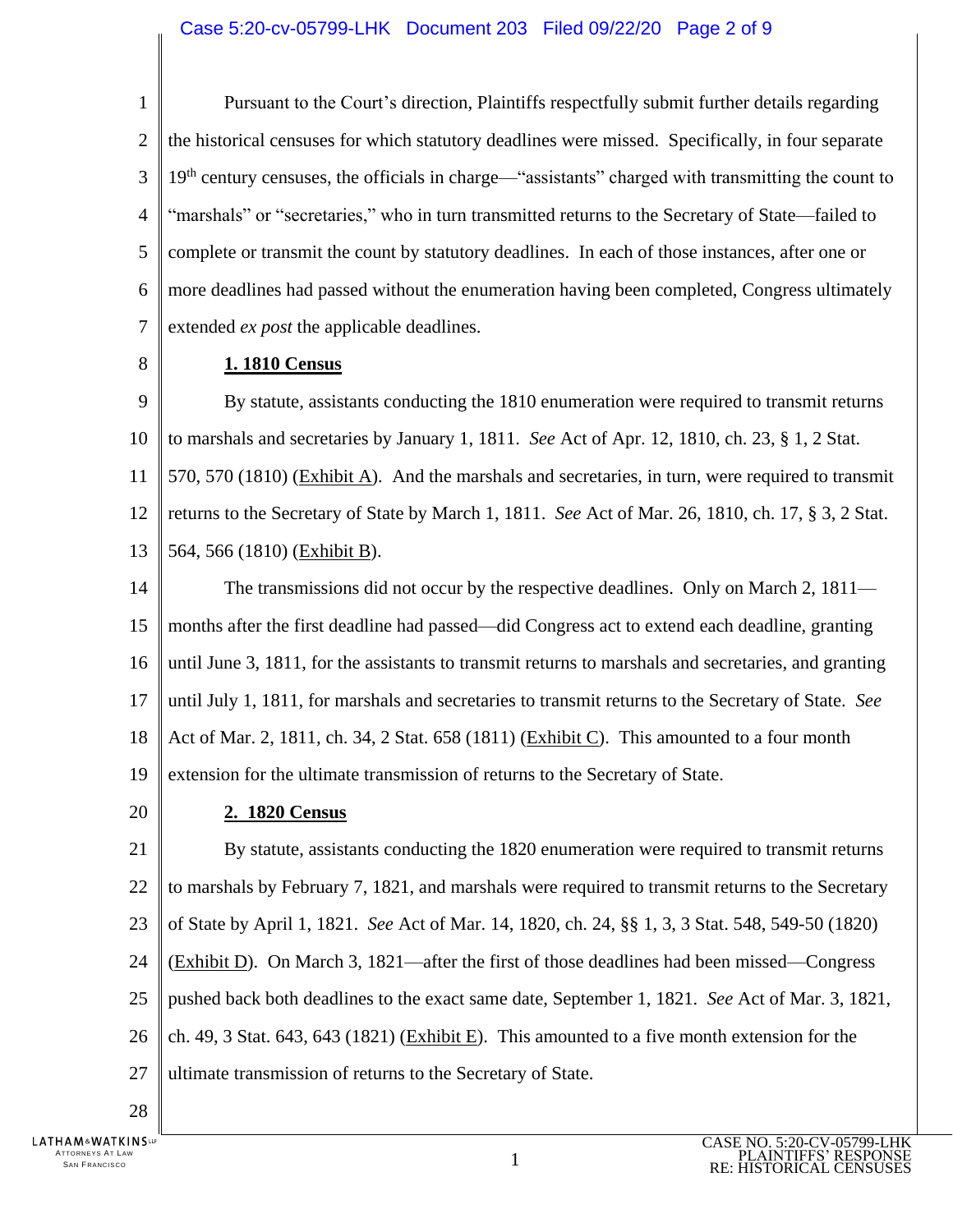$\begin{array}{c} \begin{array}{c} \begin{array}{c} \end{array} \end{array} \end{array}$ 

| 1                                                                   | 3. 1830 Census                                                                                   |
|---------------------------------------------------------------------|--------------------------------------------------------------------------------------------------|
| 2                                                                   | By statute, assistants conducting the 1830 enumeration were required to transmit returns         |
| 3                                                                   | to marshals by December 1, 1830, and marshals were required to transmit returns to the           |
| 4                                                                   | Secretary of State by February 1, 1831. See Act of Mar. 23, 1830, ch. 40, §§ 1-3, 4 Stat. 383,   |
| 5                                                                   | 384-84 (1830) (Exhibit F). After both dates had been missed, on February 3, 1831 Congress        |
| 6                                                                   | granted an extension of both those dates—to June 1, 1831, and August 1, 1831, respectively. See  |
| 7                                                                   | Act of Feb. 3, 1831, ch. 17, § 1, 4 Stat. 439, 440 (1831) (Exhibit G).                           |
| 8                                                                   | 4. 1840 Census                                                                                   |
| 9                                                                   | By statute, assistants conducting the 1840 enumeration were required to transmit returns         |
| 10                                                                  | to marshals by October 1, 1840, and marshals were required to transmit returns to the Secretary  |
| 11                                                                  | of State by December 1, 1840. See Act of Mar. 3, 1839, ch. 80, § 1-3, 5 Stat. 331, 333 (1839)    |
| 12                                                                  | (Exhibit H). On January 14, 1841—more than three month after the first of those two deadlines    |
| 13                                                                  | had passed—Congress extended both deadlines, to May 1, 1841, and June 1, 1841, respectively.     |
| 14                                                                  | See Act of Jan. 14, 1841, ch. 3, §1, 5 Stat. 411, 411 (1841) (Exhibit I). On September 1, 1841—  |
| 15                                                                  | several months after both of those amended deadlines had passed—Congress again extended the      |
| 16                                                                  | deadlines, to December 1, 1841, and January 1, 1842, respectively. See Act of Sept. 1, 1841, ch. |
| 17                                                                  | 15, §1, 5 Stat. 452, 452 (1841) (Exhibit J).                                                     |
| 18                                                                  |                                                                                                  |
| 19                                                                  |                                                                                                  |
| 20                                                                  |                                                                                                  |
| 21                                                                  |                                                                                                  |
| 22                                                                  |                                                                                                  |
| 23                                                                  |                                                                                                  |
| 24                                                                  |                                                                                                  |
| 25                                                                  |                                                                                                  |
| 26                                                                  |                                                                                                  |
| 27                                                                  |                                                                                                  |
| 28                                                                  |                                                                                                  |
| LATHAM&WATKINSup<br><b>ATTORNEYS AT LAW</b><br><b>SAN FRANCISCO</b> | CASE NO. 5:20-CV-05799-LHK<br>PLAINTIFFS' RESPONSE<br>2                                          |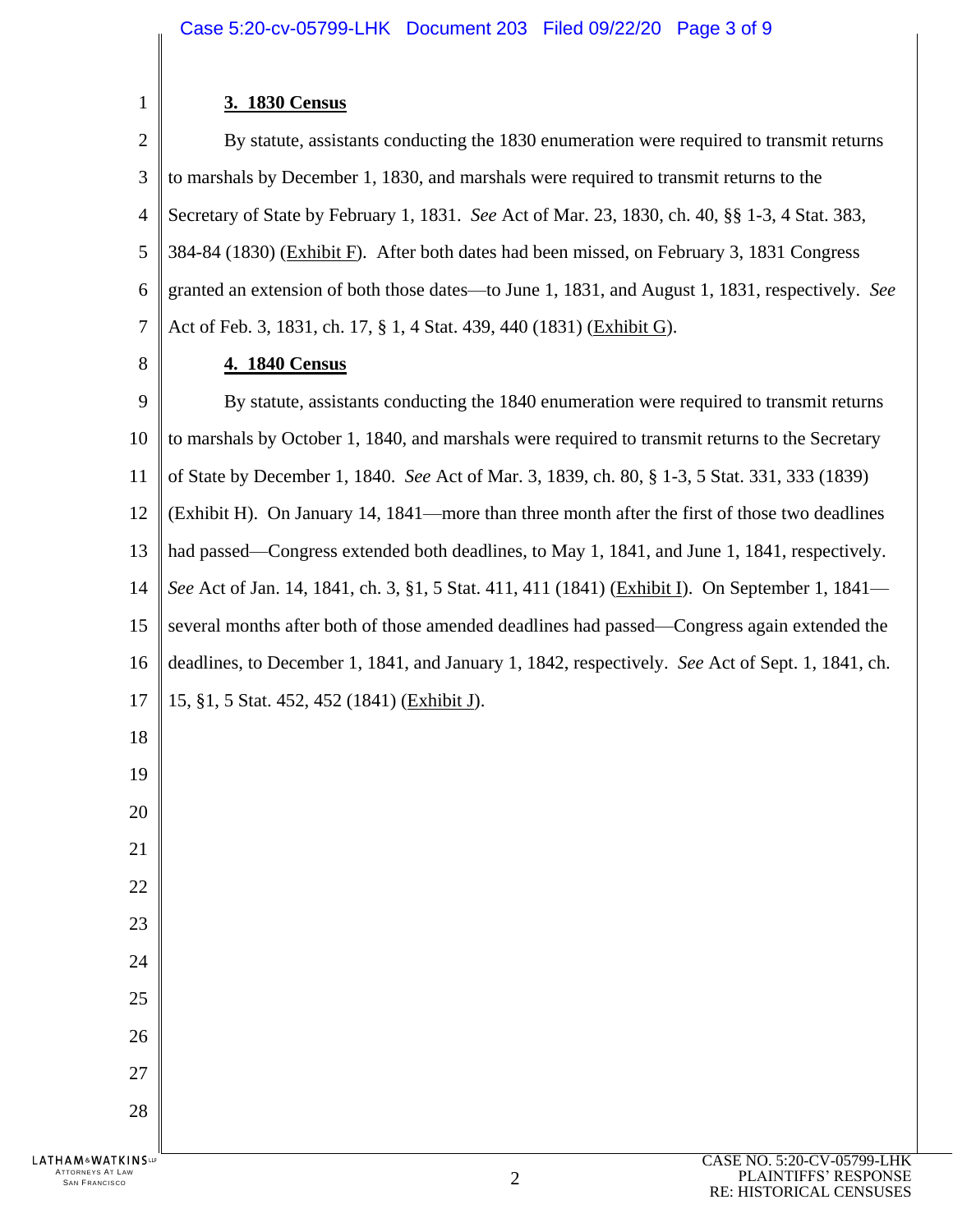| 1                    | Dated: September 22, 2020 | <b>LATHAM &amp; WATKINS LLP</b>                                                               |
|----------------------|---------------------------|-----------------------------------------------------------------------------------------------|
| $\overline{2}$       |                           | By: /s/ Sadik Huseny                                                                          |
| 3                    |                           | Sadik Huseny                                                                                  |
| 4                    |                           | Steven M. Bauer (Bar No. 135067)                                                              |
|                      |                           | steven.bauer@lw.com<br>Sadik Huseny (Bar No. 224659)                                          |
| 5                    |                           | sadik.huseny@lw.com<br>Amit Makker (Bar No. 280747)                                           |
| 6                    |                           | amit.makker@lw.com                                                                            |
| 7                    |                           | Shannon D. Lankenau (Bar. No. 294263)<br>shannon.lankenau@lw.com                              |
| 8                    |                           | <b>LATHAM &amp; WATKINS LLP</b><br>505 Montgomery Street, Suite 2000                          |
| 9                    |                           | San Francisco, CA 94111                                                                       |
| 10                   |                           | Telephone: 415.391.0600<br>Facsimile: 415.395.8095                                            |
|                      |                           | Richard P. Bress (admitted pro hac vice)                                                      |
| 11                   |                           | rick.bress@lw.com<br>Melissa Arbus Sherry (admitted pro hac vice)                             |
| 12                   |                           | melissa.sherry@lw.com                                                                         |
| 13                   |                           | Anne W. Robinson (admitted pro hac vice)<br>anne.robinson@lw.com                              |
| 14                   |                           | Tyce R. Walters (admitted pro hac vice)<br>tyce.walters@lw.com                                |
| 15                   |                           | Genevieve P. Hoffman (admitted pro hac vice)                                                  |
| 16                   |                           | genevieve.hoffman@lw.com<br>Gemma Donofrio (admitted pro hac vice)                            |
|                      |                           | gemma.donofrio@lw.com<br><b>LATHAM &amp; WATKINS LLP</b>                                      |
| 17                   |                           | 555 Eleventh Street NW, Suite 1000<br>Washington, D.C. 20004                                  |
| 18                   |                           | Telephone: 202.637.2200                                                                       |
| 19                   |                           | Facsimile: 202.637.2201                                                                       |
| 20                   |                           | Attorneys for Plaintiffs National Urban League;<br>League of Women Voters; Black Alliance for |
| 21                   |                           | Just Immigration; Harris County, Texas; King                                                  |
| 22                   |                           | County, Washington; City of San Jose,<br>California; Rodney Ellis; Adrian Garcia; and         |
|                      |                           | the NAACP                                                                                     |
| 23                   | Dated: September 22, 2020 | By: /s/ Jon M. Greenbaum                                                                      |
| 24                   |                           | Kristen Clarke (pro hac vice forthcoming)<br>kclarke@lawyerscommittee.org                     |
| 25                   |                           | Jon M. Greenbaum (Bar No. 166733)                                                             |
| 26                   |                           | jgreenbaum@lawyerscommittee.org<br>Ezra D. Rosenberg (admitted pro hac vice)                  |
| 27                   |                           | erosenberg@lawyerscommittee.org<br>Dorian L. Spence (pro hac vice forthcoming)                |
|                      |                           | dspence@lawyerscommittee.org                                                                  |
| 28                   |                           | Maryum Jordan (pro hac vice forthcoming)                                                      |
| <b>∆T K I N S</b> ແ⊵ |                           | CASE NO. 5:20-CV-05799-LHK                                                                    |

**LATHAM&WA** ATTORNEYS AT LAW <sup>S</sup>AN FRANCISCO 3

 $\mathbb{I}$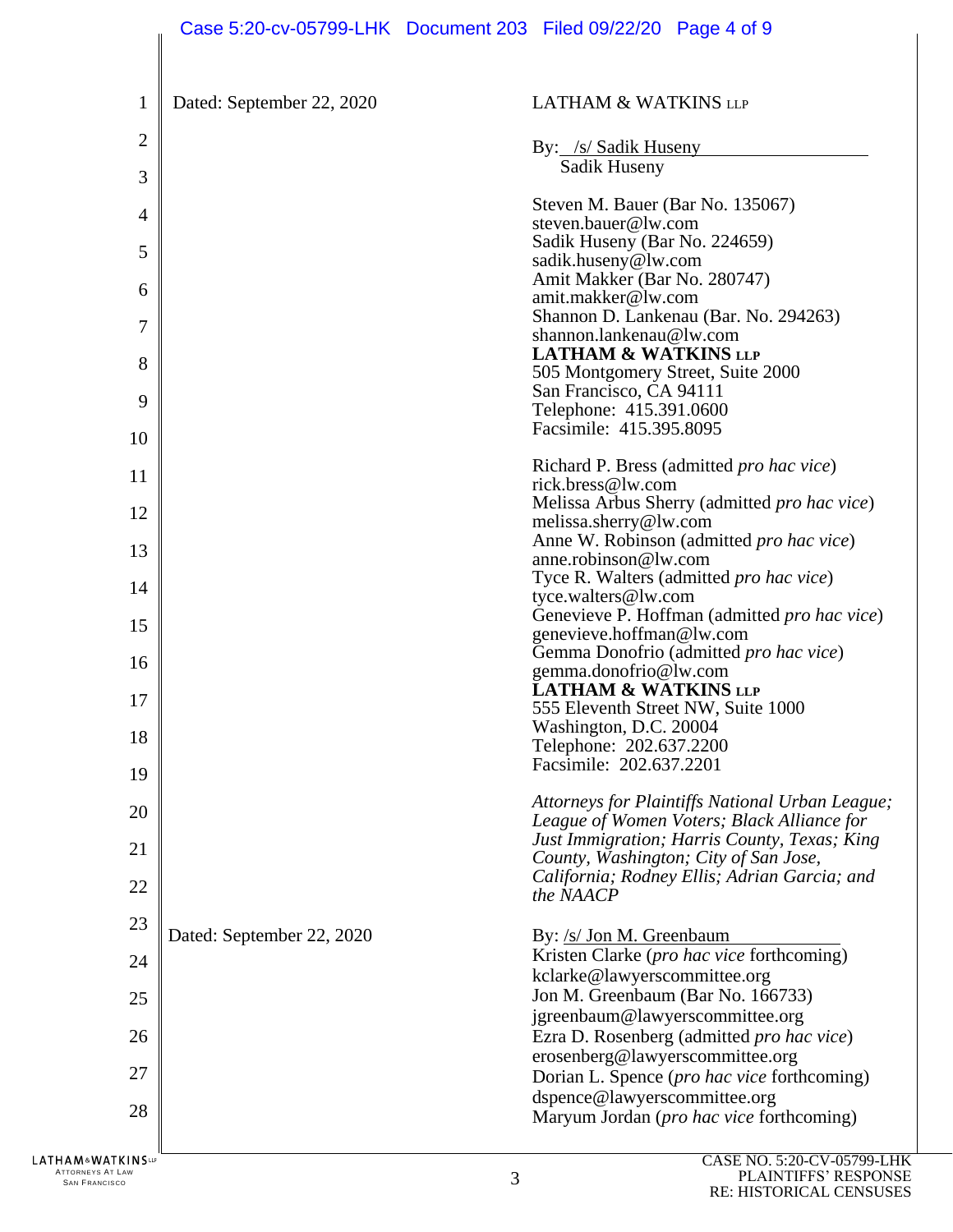| $\mathbf{1}$   | mjordan@lawyerscommittee.org                                                                    |
|----------------|-------------------------------------------------------------------------------------------------|
|                | Ajay Saini (admitted pro hac vice)                                                              |
| $\overline{2}$ | asaini@lawyerscommitee.org<br>Pooja Chaudhuri (Bar No. 314847)                                  |
| 3              | pchaudhuri@lawyerscommittee.org                                                                 |
|                | <b>LAWYERS' COMMITTEE FOR CIVIL</b>                                                             |
| 4              | <b>RIGHTS UNDER LAW</b>                                                                         |
| 5              | 1500 K Street NW, Suite 900<br>Washington, DC 20005                                             |
| 6              | Telephone: 202.662.8600                                                                         |
|                | Facsimile: 202.783.0857                                                                         |
| 7              |                                                                                                 |
| 8              | Attorneys for Plaintiffs National Urban League;<br>City of San Jose, California; Harris County, |
|                | Texas; League of Women Voters; King County,                                                     |
| 9              | Washington; Black Alliance for Just                                                             |
| 10             | Immigration; Rodney Ellis; Adrian Garcia; the                                                   |
|                | NAACP; and Navajo Nation                                                                        |
| 11             | Wendy R. Weiser (admitted <i>pro hac vice</i> )                                                 |
| 12             | weiserw@brennan.law.nyu.edu                                                                     |
|                | Thomas P. Wolf (admitted pro hac vice)                                                          |
| 13             | wolf@brennan.law.nyu.edu<br>Kelly M. Percival (admitted pro hac vice)                           |
| 14             | percivalk@brennan.law.nyu.edu                                                                   |
|                | <b>BRENNAN CENTER FOR JUSTICE</b>                                                               |
| 15             | 120 Broadway, Suite 1750                                                                        |
| 16             | New York, NY 10271<br>Telephone: 646.292.8310                                                   |
|                | Facsimile: 212.463.7308                                                                         |
| 17             |                                                                                                 |
| 18             | Attorneys for Plaintiffs National Urban League;<br>City of San Jose, California; Harris County, |
| 19             | Texas; League of Women Voters; King County,                                                     |
|                | Washington; Black Alliance for Just                                                             |
| 20             | Immigration; Rodney Ellis; Adrian Garcia; the                                                   |
| 21             | NAACP; and Navajo Nation                                                                        |
|                | Mark Rosenbaum (Bar No. 59940)                                                                  |
| 22             | mrosenbaum@publiccounsel.org                                                                    |
| 23             | <b>PUBLIC COUNSEL</b>                                                                           |
|                | 610 South Ardmore Avenue<br>Los Angeles, California 90005                                       |
| 24             | Telephone: 213.385.2977                                                                         |
| 25             | Facsimile: 213.385.9089                                                                         |
|                |                                                                                                 |
| 26             | Attorneys for Plaintiff City of San Jose                                                        |
| 27             |                                                                                                 |
|                |                                                                                                 |
| 28             |                                                                                                 |
| KINSUP         | $C$ A CE NO 5.20 $C$ V 05700 LH                                                                 |

ATTORNEYS AT LAW <sup>S</sup>AN FRANCISCO 4

 $\left| \right|$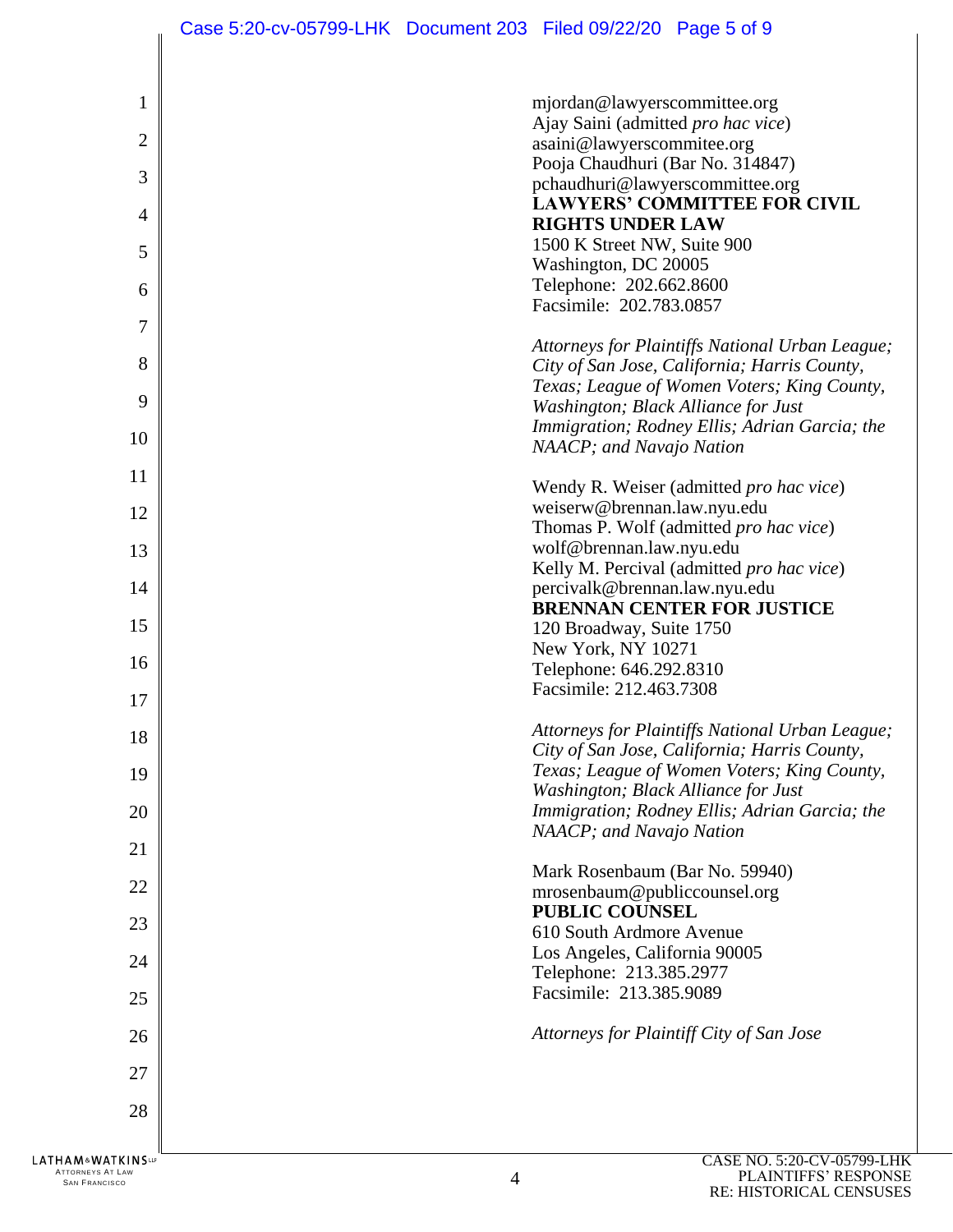|                                                                                             | Case 5:20-cv-05799-LHK Document 203 Filed 09/22/20 Page 6 of 9 |   |                                                                                                                                                                                                                                                                                                                                                                                                                                                                                               |                                                                                                                                                              |
|---------------------------------------------------------------------------------------------|----------------------------------------------------------------|---|-----------------------------------------------------------------------------------------------------------------------------------------------------------------------------------------------------------------------------------------------------------------------------------------------------------------------------------------------------------------------------------------------------------------------------------------------------------------------------------------------|--------------------------------------------------------------------------------------------------------------------------------------------------------------|
| 1<br>$\overline{2}$<br>3<br>$\overline{4}$<br>5<br>6<br>7<br>8<br>9<br>10<br>11<br>12<br>13 | Dated: September 22, 2020                                      |   | Doreen McPaul, Attorney General<br>dmcpaul@nndoj.org<br>jasearle@nndoj.org<br><b>JUSTICE</b><br>P.O. Box 2010<br>Window Rock, AZ 86515<br>Telephone: (928) 871-6345<br><b>Attorneys for Navajo Nation</b><br>By: /s/ Danielle Goldstein<br>Michael N. Feuer (Bar No. 111529)<br>mike.feuer@lacity.org<br>Kathleen Kenealy (Bar No. 212289)<br>kathleen.kenealy@lacity.org<br>danielle.goldstein@lacity.org<br>Michael Dundas (Bar No. 226930)<br>mike.dundas@lacity.org<br><b>LOS ANGELES</b> | Jason Searle (pro hac vice forthcoming)<br><b>NAVAJO NATION DEPARTMENT OF</b><br>Danielle Goldstein (Bar No. 257486)<br><b>CITY ATTORNEY FOR THE CITY OF</b> |
| 14<br>15<br>16                                                                              |                                                                |   | 200 N. Main Street, 8th Floor<br>Los Angeles, CA 90012<br>Telephone: 213.473.3231<br>Facsimile: 213.978.8312                                                                                                                                                                                                                                                                                                                                                                                  | Attorneys for Plaintiff City of Los Angeles                                                                                                                  |
| 17<br>18<br>19<br>20<br>21<br>22                                                            | Dated: September 22, 2020                                      |   | By: /s/ Michael Mutalipassi<br>legalwebmail@ci.salinas.ca.us<br>michaelmu@ci.salinas.ca.us<br><b>CITY OF SALINAS</b><br>200 Lincoln Avenue<br>Salinas, CA 93901<br>Telephone: 831.758.7256<br>Facsimile: 831.758.7257                                                                                                                                                                                                                                                                         | Christopher A. Callihan (Bar No. 203010)<br>Michael Mutalipassi (Bar No. 274858)                                                                             |
| 23<br>24<br>25<br>26                                                                        |                                                                |   |                                                                                                                                                                                                                                                                                                                                                                                                                                                                                               | Attorneys for Plaintiff City of Salinas                                                                                                                      |
| 27<br>28<br>HAM&WATKINS℡                                                                    |                                                                |   |                                                                                                                                                                                                                                                                                                                                                                                                                                                                                               | CASE NO. 5:20-CV-05799-LHK                                                                                                                                   |
| ATTORNEYS AT LAW<br><b>SAN FRANCISCO</b>                                                    |                                                                | 5 |                                                                                                                                                                                                                                                                                                                                                                                                                                                                                               | PLAINTIFFS' RESPONSE                                                                                                                                         |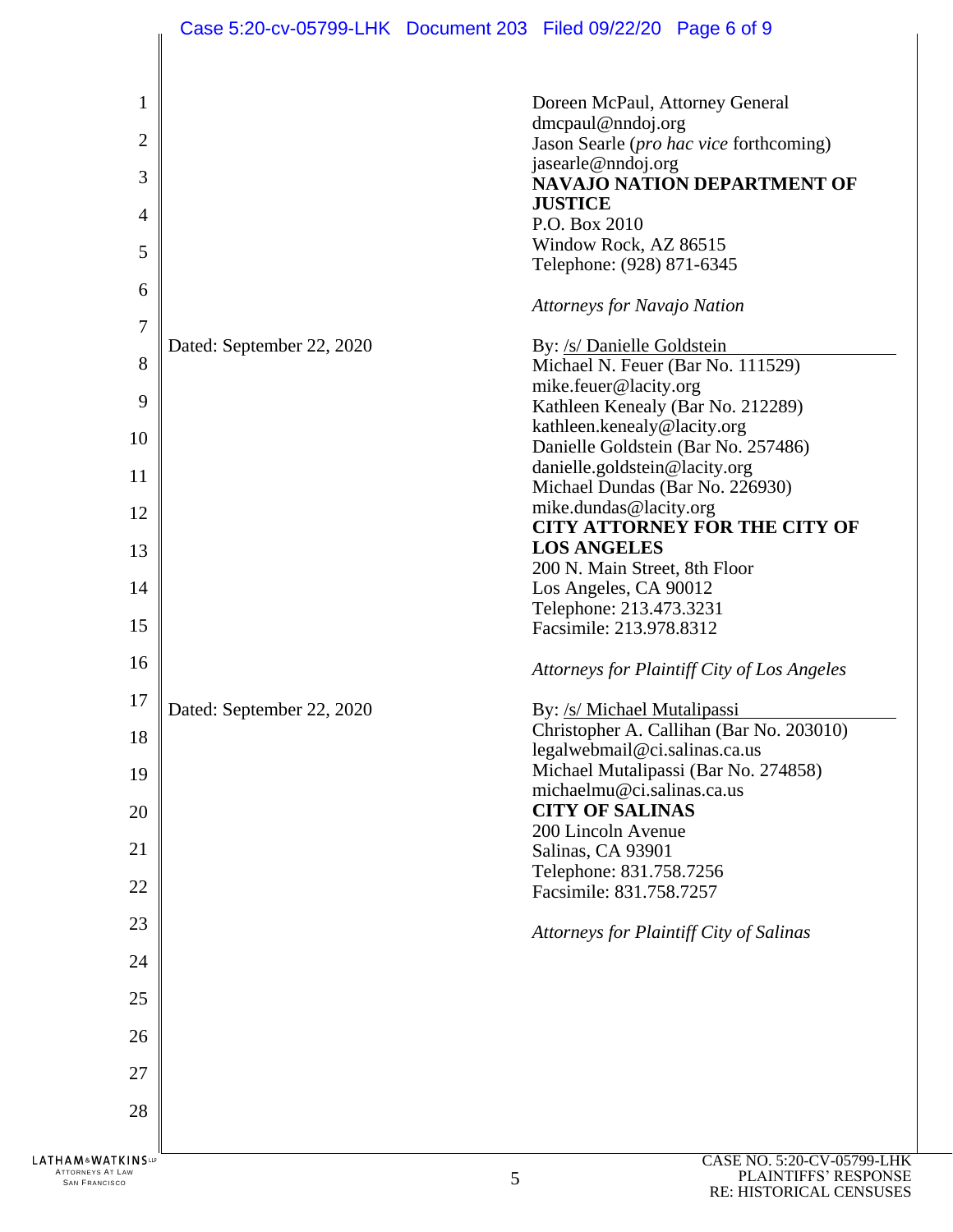|                | Case 5:20-cv-05799-LHK Document 203 Filed 09/22/20 Page 7 of 9 |                                                           |                                            |
|----------------|----------------------------------------------------------------|-----------------------------------------------------------|--------------------------------------------|
| $\mathbf{1}$   | Dated: September 22, 2020                                      | By: /s/ Rafey S. Balabanian                               |                                            |
|                |                                                                |                                                           | Rafey S. Balabanian (Bar No. 315962)       |
| $\mathbf{2}$   |                                                                | rbalabanian@edelson.com<br>Lily E. Hough (Bar No. 315277) |                                            |
| 3              |                                                                | lhough@edelson.com                                        |                                            |
| 4              |                                                                | <b>EDELSON P.C.</b><br>123 Townsend Street, Suite 100     |                                            |
| 5              |                                                                | San Francisco, CA 94107                                   |                                            |
| 6              |                                                                | Telephone: 415.212.9300<br>Facsimile: 415.373.9435        |                                            |
|                |                                                                |                                                           |                                            |
| $\overline{7}$ |                                                                | rebecca.hirsch2@cityofchicago.org                         | Rebecca Hirsch (admitted pro hac vice)     |
| 8              |                                                                |                                                           | <b>CORPORATION COUNSEL FOR THE</b>         |
| 9              |                                                                | <b>CITY OF CHICAGO</b><br>Mark A. Flessner                |                                            |
|                |                                                                | Stephen J. Kane                                           |                                            |
| 10             |                                                                | 121 N. LaSalle Street, Room 600                           |                                            |
| 11             |                                                                | Chicago, IL 60602<br>Telephone: (312) 744-8143            |                                            |
| 12             |                                                                | Facsimile: (312) 744-5185                                 |                                            |
| 13             |                                                                |                                                           | Attorneys for Plaintiff City of Chicago    |
| 14             | Dated: September 22, 2020                                      | By: /s/ Donald R. Pongrace                                |                                            |
| 15             |                                                                |                                                           | Donald R. Pongrace (admitted pro hac vice) |
|                |                                                                | dpongrace@akingump.com                                    | <b>AKIN GUMP STRAUSS HAUER &amp; FELD</b>  |
| 16             |                                                                | <b>LLP</b>                                                |                                            |
| 17             |                                                                | 2001 K St., N.W.<br>Washington, D.C. 20006                |                                            |
| 18             |                                                                | Telephone: (202) 887-4000                                 |                                            |
|                |                                                                | Facsimile: 202-887-4288                                   |                                            |
| 19             |                                                                | Dario J. Frommer (Bar No. 161248)                         |                                            |
| 20             |                                                                | dfrommer@akingump.com                                     | <b>AKIN GUMP STRAUSS HAUER &amp; FELD</b>  |
| 21             |                                                                | <b>LLP</b><br>1999 Avenue of the Stars, Suite 600         |                                            |
| 22             |                                                                | Los Angeles, CA 90067-6022                                |                                            |
| 23             |                                                                | Phone: 213.254.1270<br>Fax: 310.229.1001                  |                                            |
| 24             |                                                                |                                                           |                                            |
|                |                                                                | Community                                                 | Attorneys for Plaintiff Gila River Indian  |
| 25             |                                                                |                                                           |                                            |
| 26             |                                                                |                                                           |                                            |
| 27             |                                                                |                                                           |                                            |
| 28             |                                                                |                                                           |                                            |
| <b>ATKINS</b>  |                                                                |                                                           | CASE NO. 5:20-CV-05799-LHK                 |

ATTORNEYS AT LAW  $6 \overline{6}$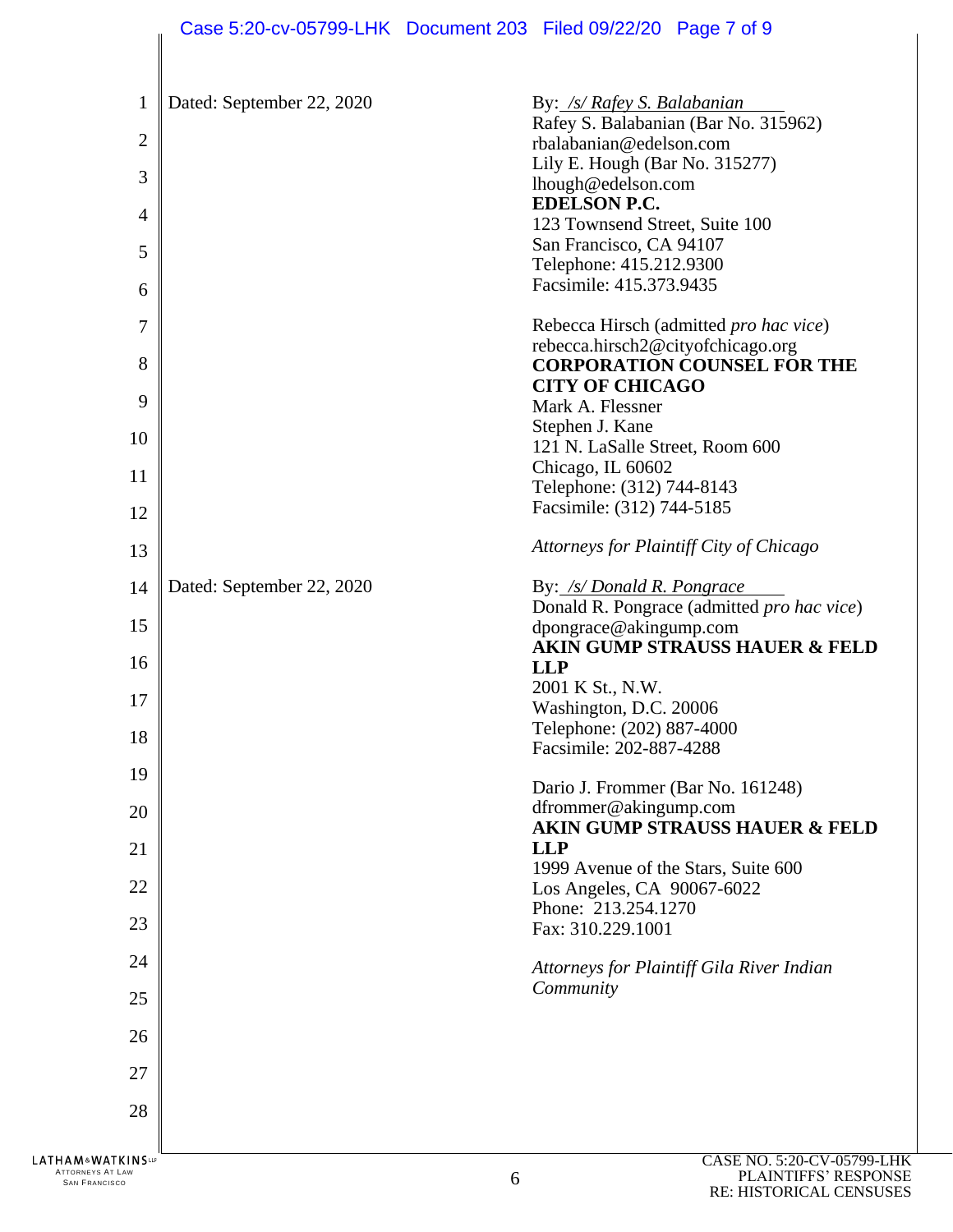|                                                                                | Case 5:20-cv-05799-LHK Document 203 Filed 09/22/20 Page 8 of 9 |        |                                                          |                                                                 |
|--------------------------------------------------------------------------------|----------------------------------------------------------------|--------|----------------------------------------------------------|-----------------------------------------------------------------|
|                                                                                |                                                                |        |                                                          |                                                                 |
| $\mathbf{1}$                                                                   | Dated: September 22, 2020                                      |        |                                                          |                                                                 |
| $\overline{2}$                                                                 |                                                                |        | David.Holtzman@hklaw.com                                 | By: /s/ David I. Holtzman<br>David I. Holtzman (Bar No. 299287) |
| 3                                                                              |                                                                |        | <b>HOLLAND &amp; KNIGHT LLP</b><br>Daniel P. Kappes      |                                                                 |
| $\overline{4}$<br>5                                                            |                                                                |        | Jacqueline N. Harvey<br>50 California Street, 28th Floor |                                                                 |
| 6                                                                              |                                                                |        | San Francisco, CA 94111<br>Telephone: (415) 743-6970     |                                                                 |
| $\overline{7}$                                                                 |                                                                |        | Fax: (415) 743-6910                                      |                                                                 |
| 8                                                                              |                                                                |        |                                                          | Attorneys for Plaintiff County of Los Angeles                   |
| 9                                                                              |                                                                |        |                                                          |                                                                 |
| 10                                                                             |                                                                |        |                                                          |                                                                 |
| 11                                                                             |                                                                |        |                                                          |                                                                 |
| 12                                                                             |                                                                |        |                                                          |                                                                 |
| 13                                                                             |                                                                |        |                                                          |                                                                 |
| 14<br>15                                                                       |                                                                |        |                                                          |                                                                 |
| 16                                                                             |                                                                |        |                                                          |                                                                 |
| 17                                                                             |                                                                |        |                                                          |                                                                 |
| 18                                                                             |                                                                |        |                                                          |                                                                 |
| 19                                                                             |                                                                |        |                                                          |                                                                 |
| 20                                                                             |                                                                |        |                                                          |                                                                 |
| 21                                                                             |                                                                |        |                                                          |                                                                 |
| 22                                                                             |                                                                |        |                                                          |                                                                 |
| 23<br>24                                                                       |                                                                |        |                                                          |                                                                 |
| 25                                                                             |                                                                |        |                                                          |                                                                 |
| 26                                                                             |                                                                |        |                                                          |                                                                 |
| 27                                                                             |                                                                |        |                                                          |                                                                 |
| 28                                                                             |                                                                |        |                                                          |                                                                 |
| <b>LATHAM&amp;WATKINSLP</b><br><b>ATTORNEYS AT LAW</b><br><b>SAN FRANCISCO</b> |                                                                | $\tau$ |                                                          | CASE NO. 5:20-CV-05799-LHK<br>PLAINTIFFS' RESPONSE              |